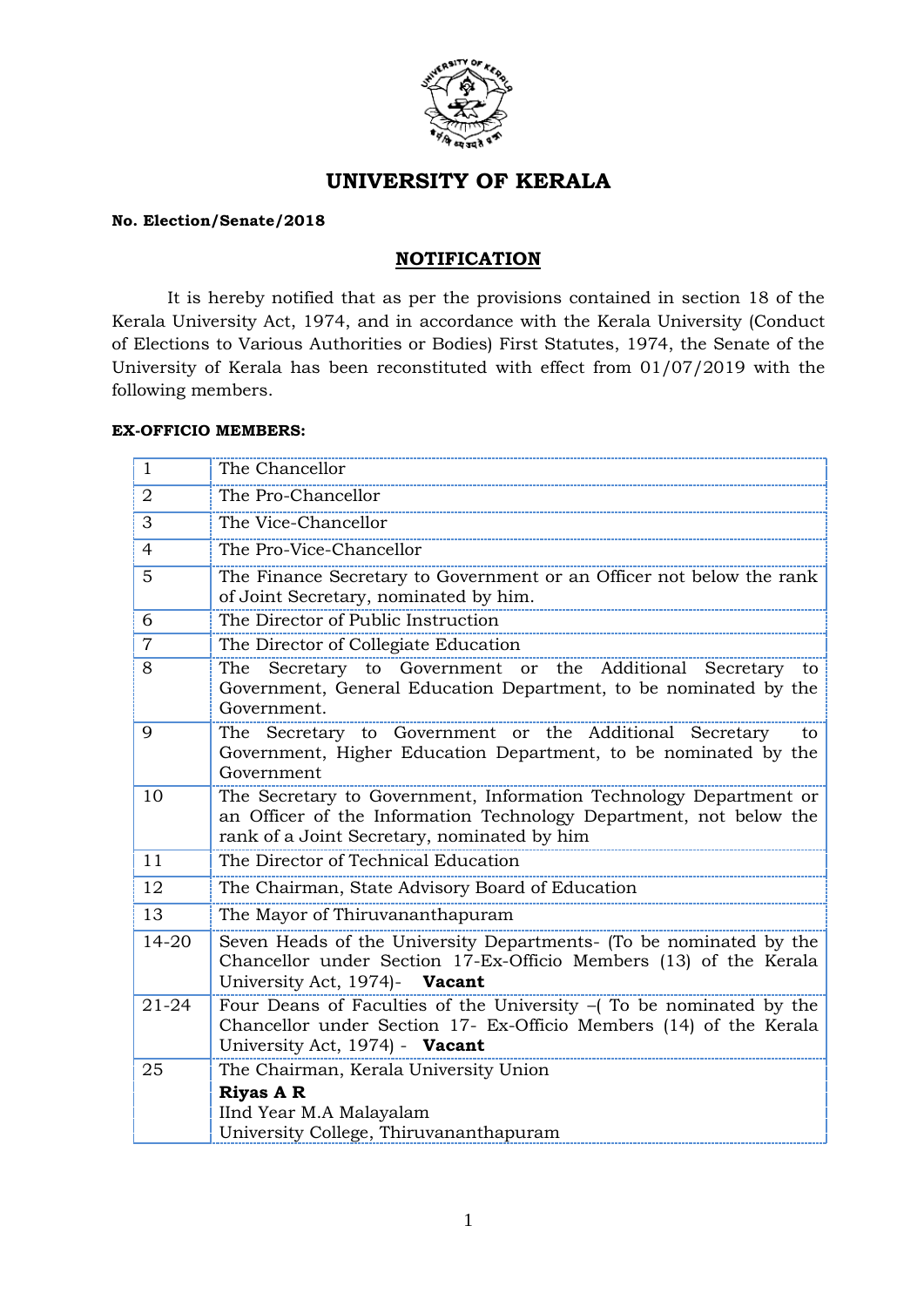| (i)  | Principals of Colleges (under Section 17- Elected Members (1) of the<br>Kerala University Act, 1974)                |
|------|---------------------------------------------------------------------------------------------------------------------|
| 26   | Dr. B. Unnikrishnan Nair                                                                                            |
|      | Principal, Govt. College, Kariavattom,                                                                              |
|      | Thiruvananthapuram –695 581                                                                                         |
| 27   | Dr. Thara G.S<br>Principal, Govt. College Attingal,                                                                 |
|      | Thiruvananthapuram - 695101                                                                                         |
| 28   | Dr. V.Gopakumar                                                                                                     |
|      | Principal, Government Arts & Science College,                                                                       |
|      | Ambalapuzha, Alappuzha-688561                                                                                       |
| 29   | Dr. K. S. Anil Kumar                                                                                                |
|      | Principal, Sree Ayyappa College, Eramalikkara,                                                                      |
|      | Chengannor, Alappuzha - 689109.                                                                                     |
| 30   | Dr. Manoj.K.B                                                                                                       |
|      | Principal, SN College, Cherthala -688582.                                                                           |
| 31   | Dr. Mathew V                                                                                                        |
|      | Principal, St. Michael's College, Cherthala, Alappuzha- 688539.                                                     |
| 32   | Dr. B.Rajendran                                                                                                     |
|      | Principal,                                                                                                          |
|      | Kerala Institute of Tourism and Travel Studies,                                                                     |
|      | Thycadu, Thiruvananthapuram 695014                                                                                  |
|      |                                                                                                                     |
| (ii) | Members of Legislative Assembly (under Section 17- Elected<br>Members (3) of the Kerala University Act, 1974)       |
| 33   | P. Aisha Potti                                                                                                      |
|      | Member, Legislative Assembly, Sreesankaram, Padinjattinkara,<br>Kottarakkara P.O., Kollam-691 506                   |
| 34   | Chittayam Gopakumar                                                                                                 |
|      | Member, Legislative Assembly, "Shangrila", Konnamankara, Adoor<br>P.O,Pathanamthitta-691 523.                       |
| 35   | V.Joy                                                                                                               |
|      | Member, Legislative Assembly,                                                                                       |
|      | "Sadhavanam", Near SN Mission Hospital,                                                                             |
|      | Puthanchanda, Varkala P.O.                                                                                          |
|      | Thiruvananthapuarm-695 141.                                                                                         |
| 36   | R. Rajesh                                                                                                           |
|      | Member, Legislative Assembly, Nalloorkulathil, Kollakadavu P.O,<br>Chenganoor, Alappuzha - 690 509                  |
| 37   | K.S.Sabarinadhan                                                                                                    |
|      | Member, Legislative Assembly, "Abhayam", B-21, Sreerangam<br>Lane, Sasthamangalam P.O., Thiruvananthapuram-695 010. |
| 38   | <b>M.Vincent</b>                                                                                                    |
|      | Member, Legislative Assembly,                                                                                       |
|      | Vattavilakom, R.C. Street, Balaramapuram,                                                                           |
|      | Thiruvananthapuram-695 501.                                                                                         |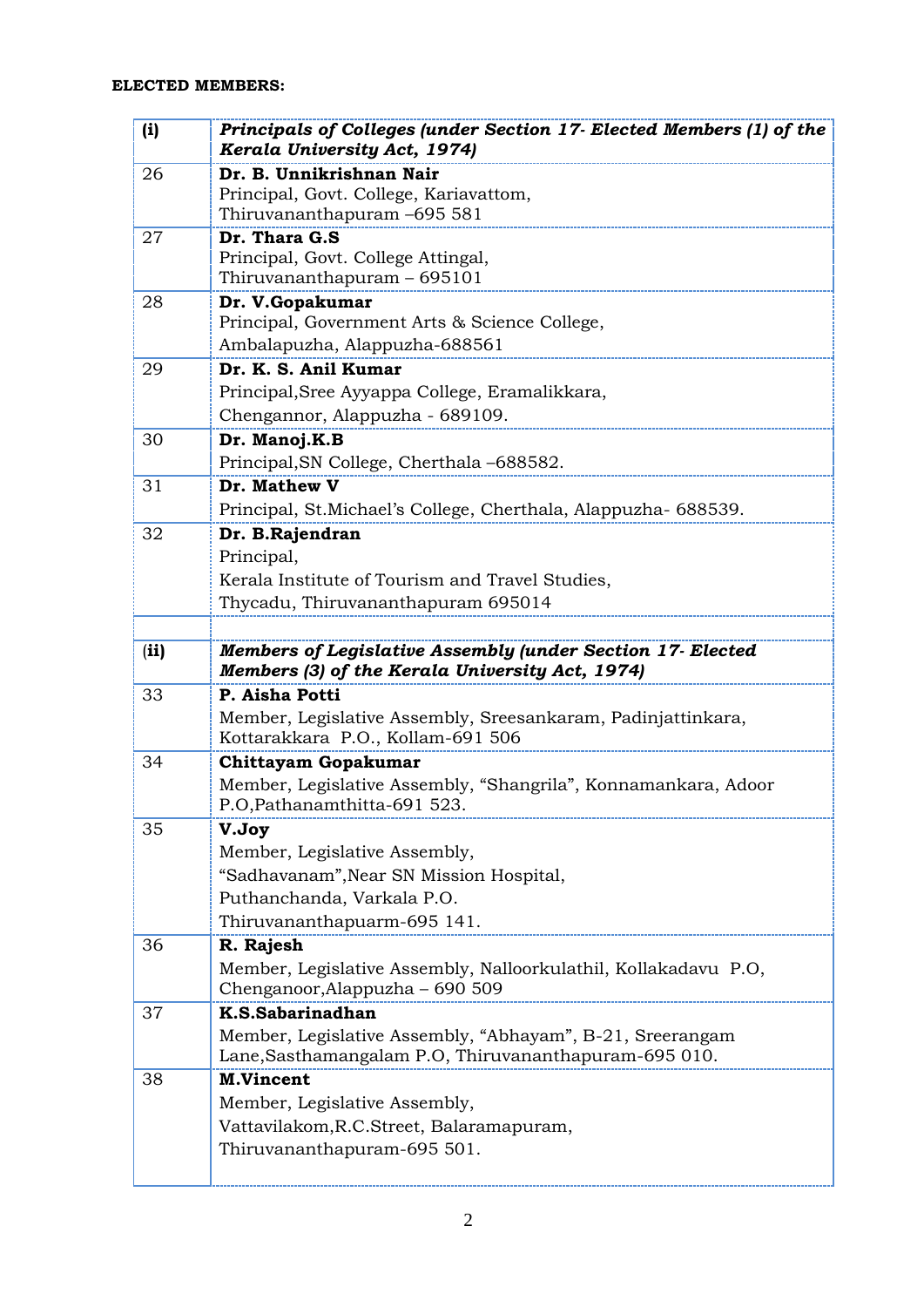| (iii) | Teachers of the University (under Section 17- Elected Members (4)<br>of the Kerala University Act, 1974)      |
|-------|---------------------------------------------------------------------------------------------------------------|
| 39    | Dr. Pramod Kiran R.B.                                                                                         |
|       | Assistant Professor, Dept. of Aquatic Biology and Fisheries,<br>Kariavattom.                                  |
| 40    | Dr. Helen A.                                                                                                  |
|       | Associate Professor, Dept. of Bio-Chemistry, Kariavattom                                                      |
| 41    | Dr. Nazeeb S                                                                                                  |
|       | Assistant Professor, School of Distance Education, Palayam.                                                   |
| (iv)  | Teachers of Government Colleges (under Section 17- Elected<br>Members (5) of the Kerala University Act, 1974) |
| 42    | Ajith Kumar.J.N                                                                                               |
|       | Assistant Professor, English, Govt. College for Women, Vazhuthacaud,<br>Thiruvananthapuram.                   |
| 43    | Dr. Vishnu V S                                                                                                |
|       | Assistant Professor, Chemistry,                                                                               |
|       | Govt. Arts College, Thycaud, Thiruvananthapuram                                                               |
| 44    | Dr. A. Balakrishnan                                                                                           |
|       | Assistant Professor, History,<br>University College, Thiruvananthapuram                                       |
| 45    | Dr. Sabeen.H.M                                                                                                |
|       | Assistant Professor, Geology,                                                                                 |
|       | Govt. College, Kariavatttom, Thiruvananthapuram.                                                              |
|       | Jairaj J                                                                                                      |
| 46    | Assistant Professor, Physical Education                                                                       |
|       | Govt. College, Attingal, Thiruvananthapuram                                                                   |
| (v)   | Teachers of Private Colleges (under Section 17- Elected Members                                               |
|       | (6) of the Kerala University Act, 1974)                                                                       |
| 47    | Dr. Lakshmi Priya N                                                                                           |
|       | Assistant Professor, English                                                                                  |
|       | Mahatma Gandhi College, Thiruvananthapuram.                                                                   |
| 48    | Dr. Dileep A.S                                                                                                |
|       | Assistant Professor, Commerce                                                                                 |
|       | Mahatma Gandhi College, Thiruvananthapuram.                                                                   |
| 49    | Dr. Sam Solomon                                                                                               |
|       | Associate Professor, Physics                                                                                  |
|       | Mar Ivanios College, Thiruvananthapuram.                                                                      |
| 50    | Dr. Babitha G S                                                                                               |
|       | Assistant Professor, Zoology,                                                                                 |
|       | S.N. College, Sivagiri, Varkala.                                                                              |
| 51    | Dr. Kavitha. K.R                                                                                              |
|       | Assistant professor, Botany,                                                                                  |
|       | S.N. College, Chempazhanthi.                                                                                  |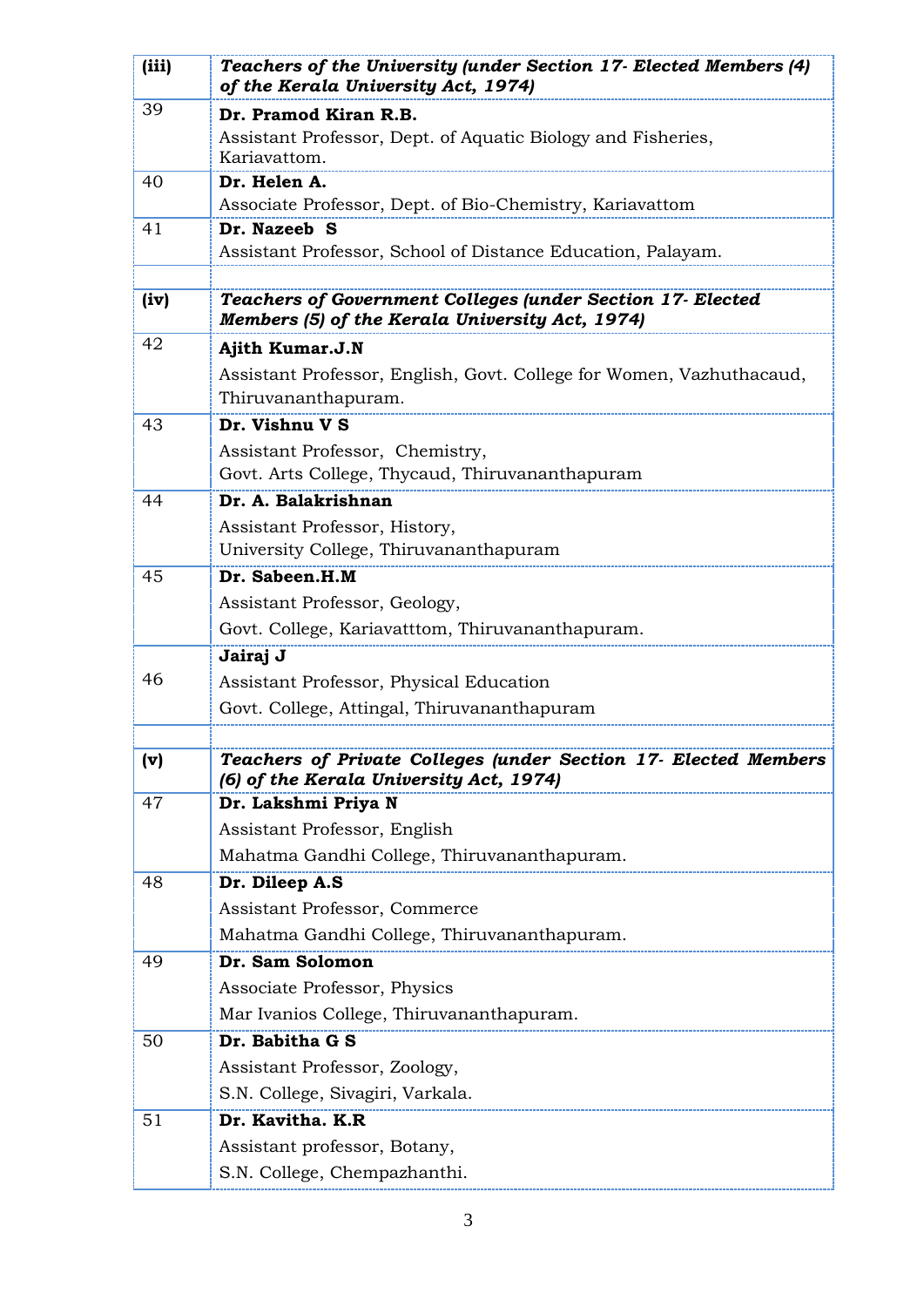| 52   | R Arunkumar                                                                                                          |
|------|----------------------------------------------------------------------------------------------------------------------|
|      | Associate Professor, Physical Education                                                                              |
|      | K.S.M.D.B College, Sasthamcottah.                                                                                    |
| 53   | Dr. Sumi Alex                                                                                                        |
|      | Assistant Professor, Commerce, St. Gregorios College, Kottarakara.                                                   |
| 54   | Dr. M.Vijayan Pillai                                                                                                 |
|      | Associate Professor, Malayalam, NSS College, Nilamel.                                                                |
| 55   | Dr. Sekaran S                                                                                                        |
|      | Assistant Professor, SN College for Women, Kollam.                                                                   |
| 56   | Sibi C Babu                                                                                                          |
|      | Assistant Professor, St. John's College, Anchal.                                                                     |
| 57   | Dr. Abraham A                                                                                                        |
|      | Assistant Professor, Physics, Christian College, Chengannur.                                                         |
| 58   | Dr. Rani Abhraham                                                                                                    |
|      | Assistant Professor, Chemistry, Christian College, Chengannur.                                                       |
| 59   | S. Ajayakumar                                                                                                        |
|      | Assistant Professor, Malayalam, S.D. College, Alappuzha.                                                             |
| 60   | Dr. K. Jayakumar                                                                                                     |
|      | Associate Professor, Physical Education, NSS College, Pandalam.                                                      |
| 61   | Shajitha S                                                                                                           |
|      | Assistant Professor, Islamic History                                                                                 |
|      | T.K.M College of Arts & Science, Kollam.                                                                             |
| 62   | Sony.P.John                                                                                                          |
|      | Assistant Professor, Commerce                                                                                        |
|      | Milad-E- Sherief Memorial College, Kayamkulam.                                                                       |
|      |                                                                                                                      |
| (vi) | Members of the Local Authorities (under Section<br>17-<br>Elected<br>Members (7) of the Kerala University Act, 1974) |
| 63   | <b>B P Murali</b>                                                                                                    |
|      | Member, District Panchayath, Thiruvananthapuram,                                                                     |
|      | Mampazhikathu Veedu, Pullayil P O, Kilimannoor,                                                                      |
|      | Thiruvananthapuram District.                                                                                         |
| 64   | Aneppil Dr. D Sujith                                                                                                 |
|      | Kollam Corporation<br>Aneppil Veedu, Kangathumukku,                                                                  |
|      | Tirumullavaram, PO Kollam,Kollam District.                                                                           |
| 65   | <b>B. Sathi Kumari</b>                                                                                               |
|      | Member, Pathanamthitta, Dist. Panchayath                                                                             |
|      | Nellikkunnil, Ananda bhavan Ikkad, Kodumon.P.O.                                                                      |
|      | Pathanamthitta District                                                                                              |
| 66   | Viswan Padanilam                                                                                                     |
|      | Alappuzha District Panchayath                                                                                        |
|      | Noorukodipadeetathil, Padanilam. P.O.                                                                                |
|      | Alappuzha District.                                                                                                  |
|      |                                                                                                                      |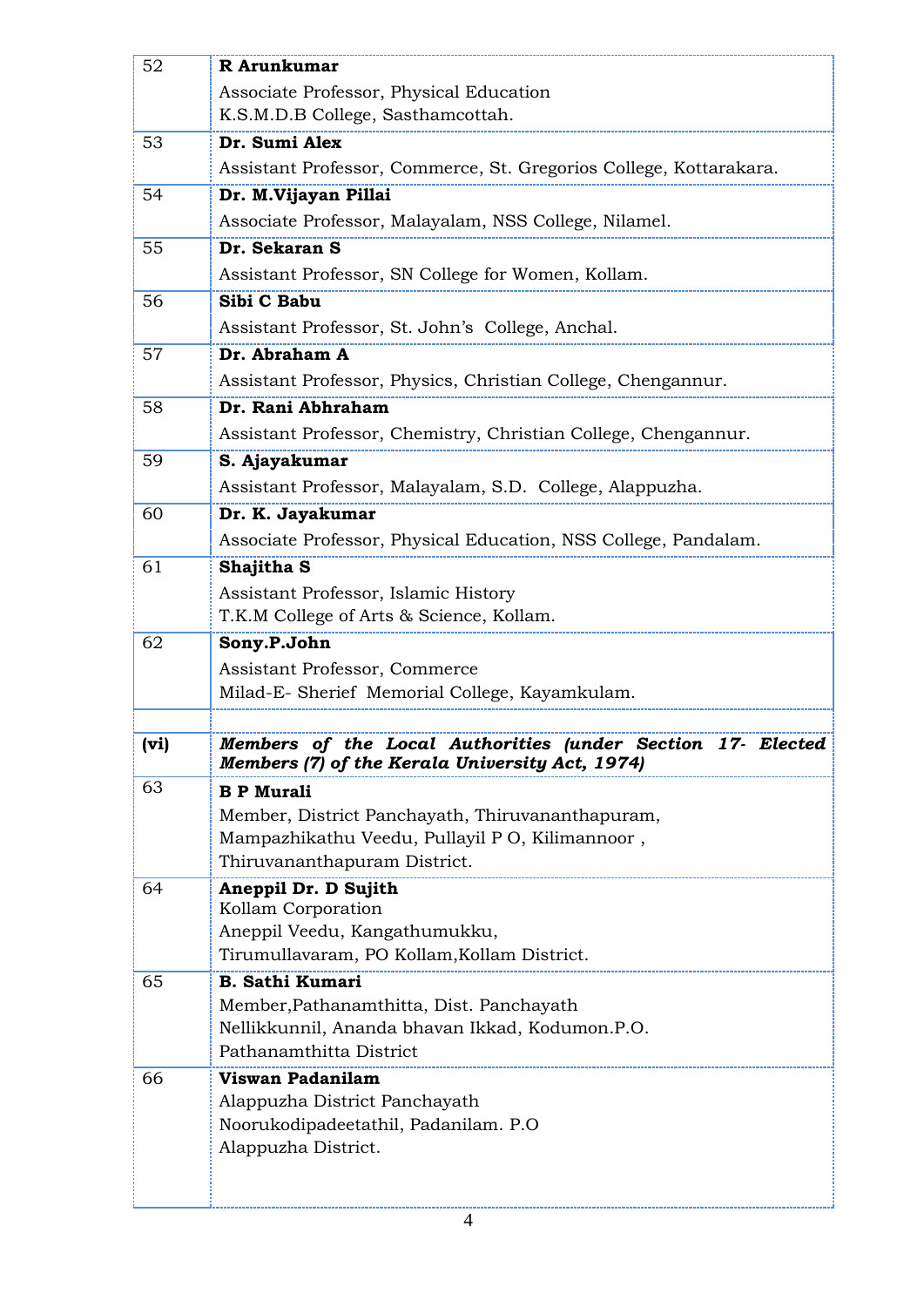| (vii)  | Presidents of Registered Trade Unions (under Section 17- Elected<br>Members (8) of the Kerala University Act, 1974)               |
|--------|-----------------------------------------------------------------------------------------------------------------------------------|
| 67     | Adv. Aji Kumar A.                                                                                                                 |
|        | President, Alappuzha Jilla Thozhilurappu Thozhilali Union (NREGS),                                                                |
|        | T.V. Bhavan, Mullackal, Alappuzha.                                                                                                |
| 68     | V. Sivankutty                                                                                                                     |
|        | Skilled Workers Union (CITU)                                                                                                      |
|        | T.C 21/731, Nedunkavu, Karamana P.O, Thiruvananthapuram                                                                           |
| (viii) | Non-Teaching Staff of the University (under Section 17- Elected                                                                   |
|        | Members (9) of the Kerala University Act, 1974)                                                                                   |
| 69     | Bijukumar G,                                                                                                                      |
|        | Section Officer (Hr.Gr),                                                                                                          |
|        | University Office, Thiruvananthapuram                                                                                             |
|        |                                                                                                                                   |
| (ix)   | Non-Teaching Staff of the Affiliated Colleges (under Section 17-<br>Elected Members (10) of the Kerala University Act, 1974)      |
| 70     | Anilkumar R.                                                                                                                      |
|        | Attender, Govt. Sanskrit College, Thiruvananthapuram                                                                              |
| 71     | Osbon.Y                                                                                                                           |
|        | Lab Assistant, FMN College, Kollam                                                                                                |
| 72     | S.Jayaram                                                                                                                         |
|        | Lab Assistant, TKMM College, Nangiarkulangara                                                                                     |
| (x)    | <b>Managers of Private Colleges (under Section 17- Elected Members</b>                                                            |
|        | (11) of the Kerala University Act, 1974)                                                                                          |
| 73     | <b>Vacant</b>                                                                                                                     |
|        |                                                                                                                                   |
| (xi)   | Ten Members elected by the members of the General Council of the<br>University Union from among Full-time Students (under Section |
|        | 17- Elected Members (12) of the Kerala University Act, 1974)                                                                      |
| 74     | <b>Aby Shinu</b>                                                                                                                  |
|        | IV Sem 3 Year LLB                                                                                                                 |
|        | Kerala Law Academy Law College, Peroorkkada, Thiruvananthapuram.                                                                  |
| 75     | <b>Akshay A A</b>                                                                                                                 |
|        | S4 Economics, Bishop Moore College, Mavelikkara, Alappuzha.                                                                       |
| 76     | Anagha A S                                                                                                                        |
|        | Ph.D Department of Hindi                                                                                                          |
|        | Kariyavattom Campus, University of Kerala.                                                                                        |
|        | Krishnendu R                                                                                                                      |
| 77     | B.Com, Milad-E-Sherief Memorial College, Kayamkulam.                                                                              |
| 78     | <b>Mohammed Yaseen</b>                                                                                                            |
|        | S2 M.Com Finance                                                                                                                  |
|        | Sree Narayana Guru College of Advanced Studies, Cherthala                                                                         |
| 79     | <b>Nithin S</b>                                                                                                                   |
|        | First Semester B.Ed Physical Science                                                                                              |
|        | Millath College of Teacher Education, Sooranad, Kollam.                                                                           |
| 80     | Pavithra U                                                                                                                        |
|        | II M.Com, Milad-E-Sherief Memorial College, Kayamkulam.                                                                           |